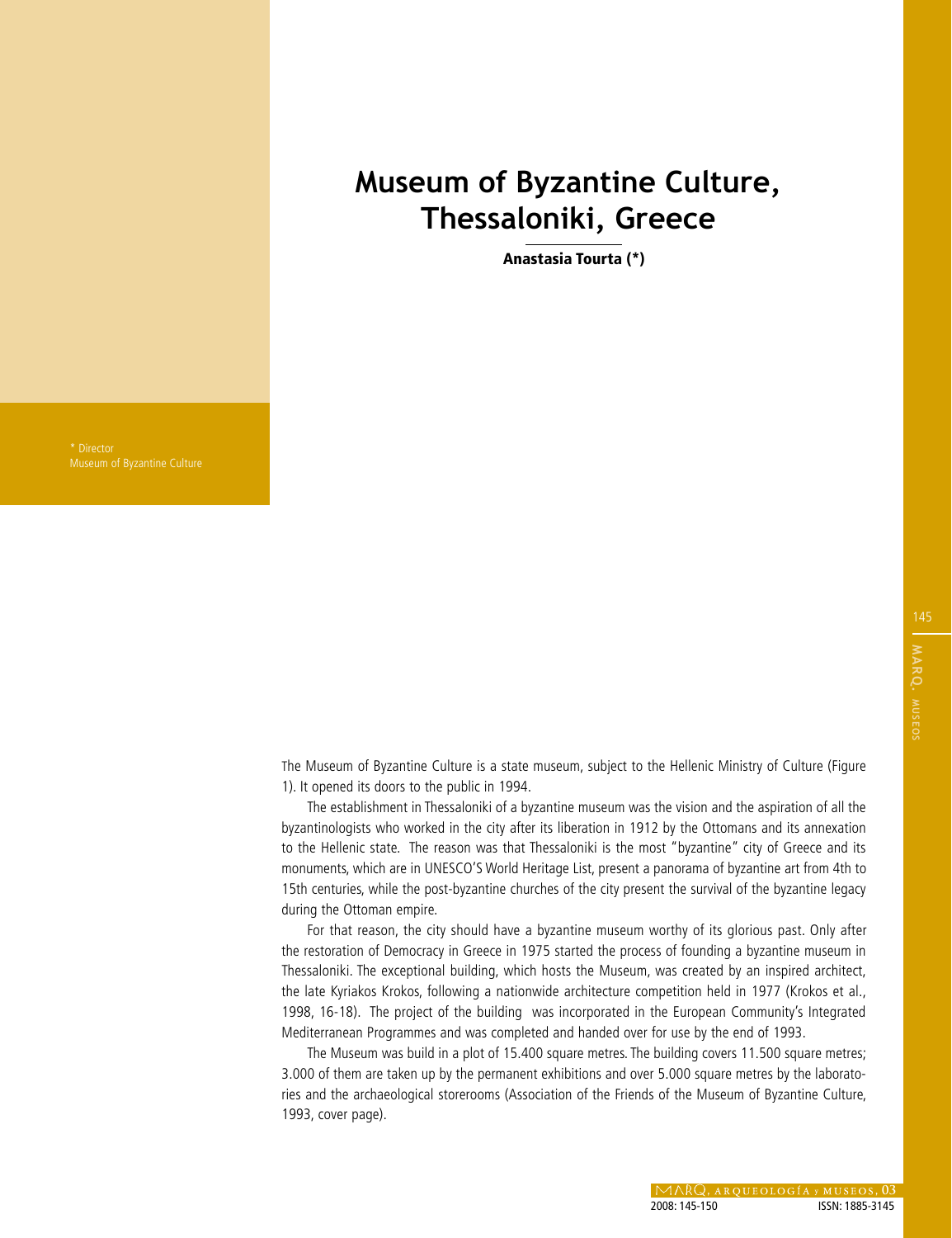

Figura 1. The Museum of Byzantine Culture in Thessalonik.

> The Museum also has a separate temporary exhibitions wing, a space dedicated to educational programmes with its own courtyard, an amphitheatre of 75-100 seating people, a shop and a bar – restaurant with separate entrance, which operates beyond Museum opening hours;

> The exhibits of the Museum of Byzantine Culture mainly come from Thessaloniki and the archaeological deposit is continuously enriched mainly from the rescue excavations. Thus we were obliged, already from the building's foundation, to emphasize on the organisation of the Museum capacities, namely the conservation laboratories and the archaeological storerooms.

> The Museum boasts seven well equipped conservation laboratories, each specializing in the conservation of archaeological material of one kind, or of a number of related kinds. Thus there are laboratories for the conservation of 1) icons and wood 2) ceramics and glass 3) metals 4) parchment and paper 5) frescoes 6) mosaics and 7) marble and stone.

> While the organization and layout of the storerooms were being planned, we decided to draw upon the experience gained in issues of storage and space-saving in the sectors of commerce and industry and adapt it to the specific needs of archaeological storerooms. This was especially the case of storage system for bulky and heavy architectural sculptures. The system for storing pottery in rolling units of shelves was inspired by that in public libraries and adapted to the needs of this kind. For the storing of restored icons, restored frescoes and restored mosaics the systems in sliding frames and rolling unit were used (Papanikola- Bakirtzi, Skordali, 1999, 56-59). Finally the large number of amphoras owned by the Museum have largely been stored in the "ancient" way, in the hold of a replica ship (Figure 2) which was constructed by a traditional shipwright relying on data yielded by research into Byzantine shipwrecks, especially that of Yassi Ada on the coast of Asia Minor (Bass, Van Doorninck, 1982, vol. I, 65-86).

> The museum aims in being an exemplary center for the preservation, conservations and research in Byzantine archaeology. At the same time, as its own name suggests, the museum's main goal was to present the rich diversity of Byzantine culture casting light on as many aspects as possible from the organisation of communal and religious life, contact with other cultures and the interchange of influences, art and intellectual development, production and trade relations, ways of thinking and preferences, to the influence which political events and historical realities had on people's daily lives. We endeavored to show breaks and survivals, some of which latter still run through modern Greek life today. In short, we tried to disprove stereotypes which narrowly associate Byzantium with religiousness. Indeed in the territory of the Byzantine Empire, which included various peoples within its continuously transforming boundaries, a unique synthesis of cultural elements occurred whose main characteristics were the Greek language and culture, the Roman law and state administration system, Christianity as a spiritual and social force, and the inclusion of eastern elements from the Hellenistic cities of the Mediterranean region (Kourkoutidou-Nikolaidou, 1994, 14-20).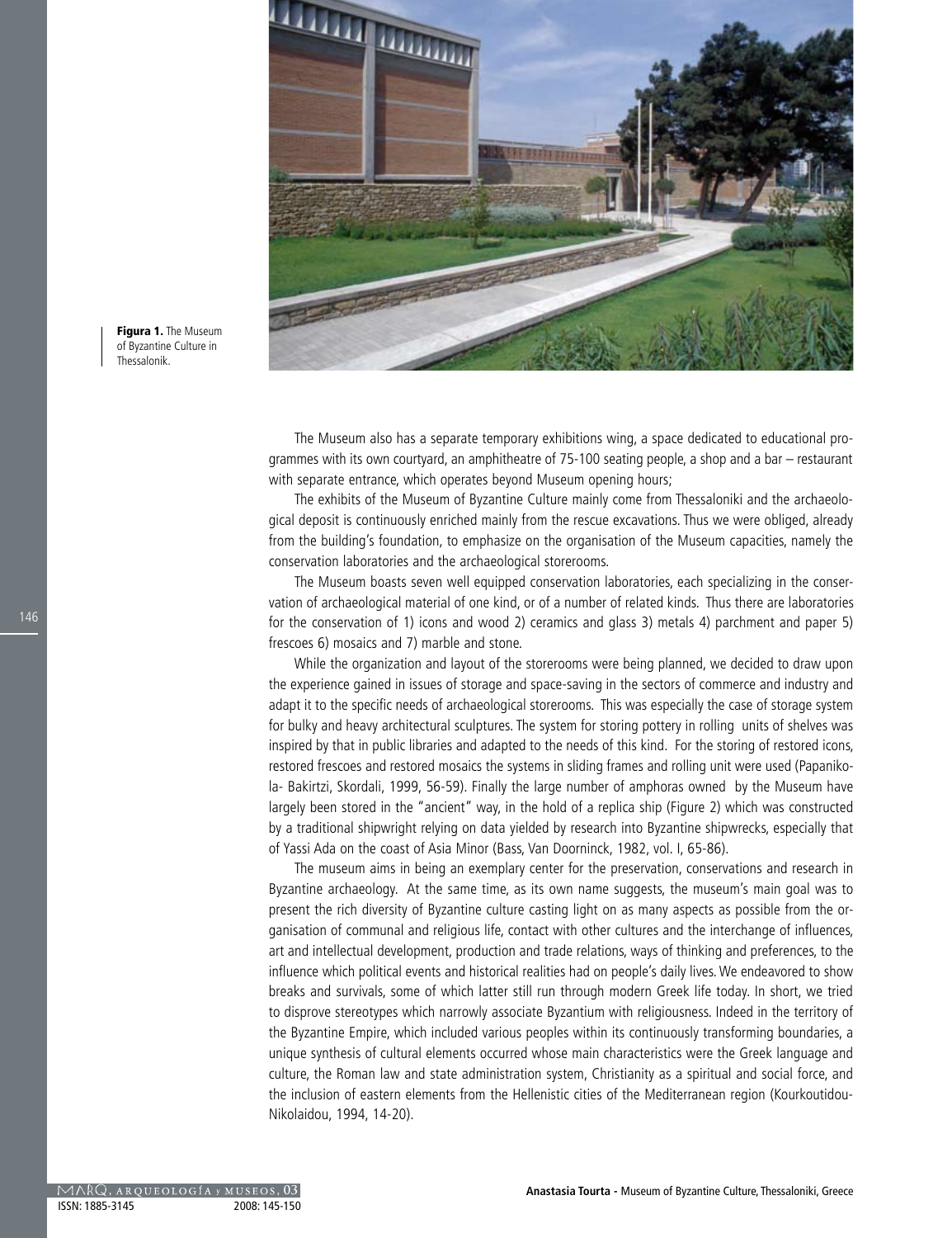

Figura 2. Replica ship constructed by a traditional shipwright relying on data yielded by research into Byzantine shipwrecks.

The fact that most of the material exhibited originates from Thessaloniki - one of the major centers of the Byzantine empire - has enabled us to present Byzantine culture in the most coherent and integrated way possible, which could set a more general example.

The museological approach which we implemented took us in a difficult - and for Greek museums of the 1990s, fairly novel – direction, with the visitor rather than the exhibits taking centre stage. This was the basic philosophy of our project, to bring the Museum's social and educational character to the fore.

Starting from the cultural-anthropological notion that all cultural records are important, archaeological objects were treated as a means of interpreting the culture from whence they came, to be used in the exhibition not merely as works of art, but as products of a culture - and as a means of understanding that culture. Hence the display of an object did not constitute an end in itself; instead, we took advantage of that object's potential to tell us about the historical process which created it, and the society which made use of it.

2.905 of the Museum's 42.882 objects, distributed throughout 11 galleries together tell a story which unfolds from room to room, proceeding along two parallel axes, the one chronological - starting from the 3rd and concluding in the 19th century – and the other thematic (Tourta, Kourkoutidou-Nikolaidou, 2005, 4-5).

Each gallery contains various types of material and gives an idea of aspects of the culture of a particular period. Where feasible, details are provided about the production and technology of specific items, such as ceramics. Objects of a similar kind exhaust their potential to yield diverse information, being used in the exhibition in multiple ways, depending on the specific theme being set forth. For example, the amphoras are presented as: household equipment, as a building material as a kind of tomb and so on.

The archaeological exhibit is reinforced with a variety of information and visual material, making it easier to identify and creating a context that recalls and evokes the exhibit's original setting. Nowhere in the exhibition do we reconstruct original settings and functions, but rather give hints as to these.

Even the choice of materials is rich in semiotic clues; so the red marble used as a base for the goldembroidered liturgical cloth from early 14th c. is an allusion to the "red stone" upon which legend has it that the body of Christ was placed after He was taken down from the cross. This important relic, «the red stone», was brought to Constantinople from Ephesus during the 12th c., inspiring a new iconographical type of Lamentation at the Tomb which predominated from then on (Choniates, 1975, 222).

We consciously avoided to use showcases which keep the visitor at a distance and alienate him from the exhibit. Only small, highly valuable or fragile articles are displayed in showcases. The open display of most of the exhibits evokes their original settings and functions, and at the same time creates in the visitor a feeling of immediacy and familiarity. Many of these items, such as fishing equipment and farming implements, are still used in traditional rural communities in Greece and in the wider Mediterranean area, unchanged in form. The icons are also displayed without cases, since for Orthodox Christians they are not museum pieces but a living tradition, still worshipped both in church and in the home.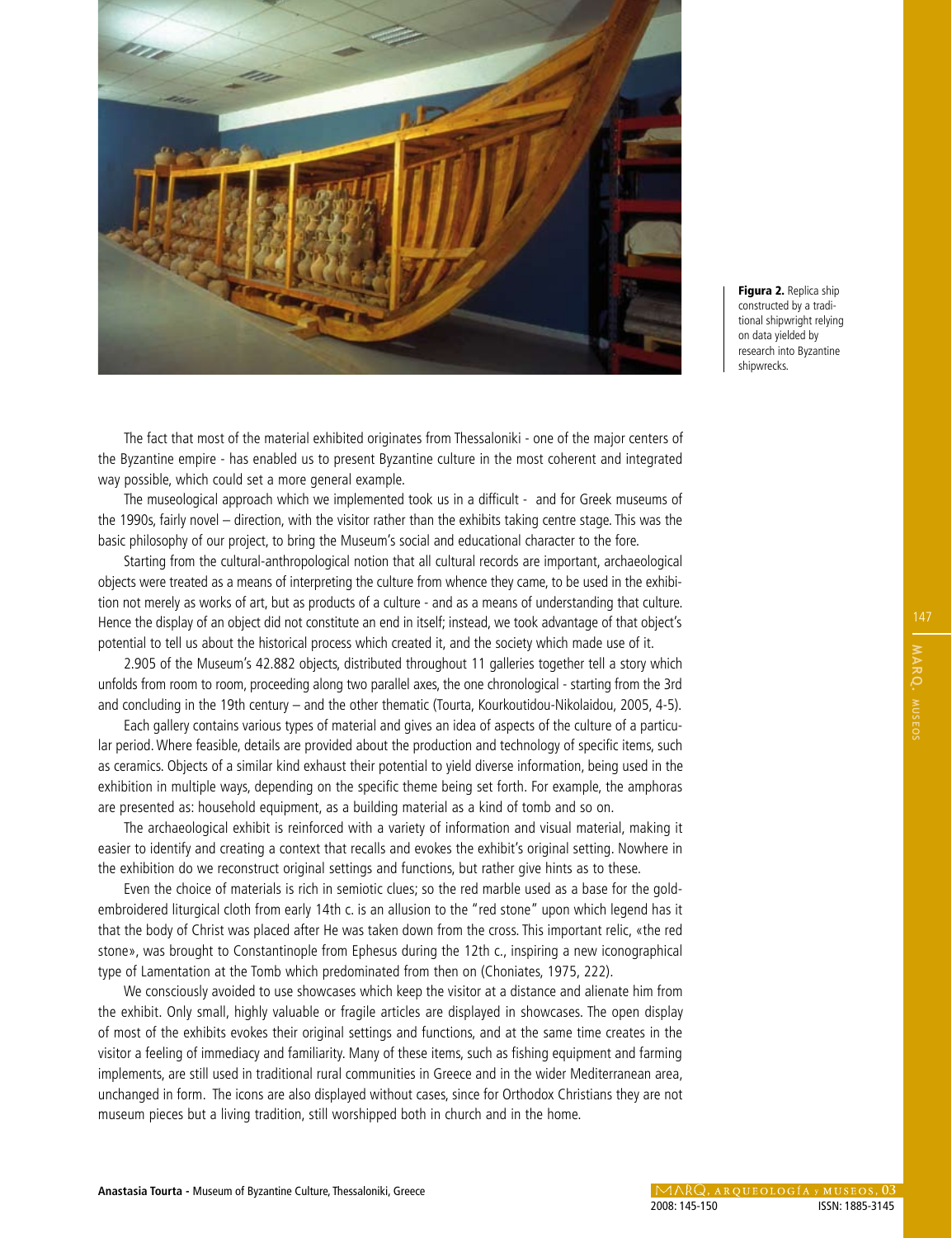

Figura 3. Gallery 1 "Early Christian Church"

Figura 4. Gallery 2 "Early Christian City and Private Dwelling"

We paid particular attention to the colour schemes and lighting of the galleries, since it is the handling of these two museographical parameters which gives each gallery its own special atmosphere. The colour scheme of each gallery was dictated by its theme, and resulted from research into the plastered or painted surfaces of the monuments of the period in question. The aim was to convey the atmosphere of the places from which the exhibits originate; this enhances visitors' reception of them; they are in a sense "reinstated" in their "original" place and time. The quality and intensity of the lighting were also determined by the theme in each gallery.

We were also eager to make use of modern technologies, and did not hesitate to juxtapose ancient objects with contemporary artistic work in order to maximize the semiotic richness of the exhibition.

The principles which I have discussed above should make it easier to understand the way in which we have used archaeological material to serve our museological choices.

Thus, the exhibits in Gallery 1 "Early Christian Church" (Figure 3), which looks at the early Christian church as the principal expression of the triumph of the Church, present it as a shell-like edifice which serves needs of worship, and simultaneously draw attention to the aesthetic values of the period, which are evident in the architectural sculptures, decoration and the equipment of the church (Katsanika-Stefanou, Papadeli-Marconi, 1998, 62-67).

Gallery 2 "Early Christian City and Private Dwelling" (Figure 4), shows how public and private life were organised in the early Christian period. The exhibition presents urban infrastructure and commercial activities, which went on in cities, activities relating to the countryside and the sea, as well as aspects of domestic life (Papadeli-Marconi, Katsanika-Stefanou, 2001, 66-68).

Gallery 3 "From the Elysian Field to the Christian Paradise" looks at the fundamental changes in ideas about death which Christianity brought about (Kourkoutidou-Nikolaidou, 1997, 128-142. Eadem, 1997, 6-10). It presents the typology of tombs and the development of tomb painting from the 3rd to the 6th century. The Christian worldview is conveyed through the iconography and symbolisms in the burial frescoes, texts of tomb inscriptions, and also through burial customs (Papadeli-Marconi, Katsanika-Stefanou, 2002, 90-93).

Gallery 4 "From Iconoclasm to the splendor of Macedonian and Komnenian Dynasties (8<sup>th</sup>-12<sup>th</sup> c.)" deals with a range of subjects such as: the changes in church decoration brought about by the prevalence of the new, domed type of church, and the triumph of the icons; the consequences of moving cemeteries inside the cities and burying the dead around or inside churches, changes in the technology and art of pottery-making, with the practice of glazing, the rise of pilgrimage, particularly to St Demetrius in Thessaloniki, e.t.c.

Gallery 5 presents the "Dynasties of Byzantine Emperors". Displays of coins demonstrate the function of currency as a major vehicle for the spreading of imperial ideology.

In Gallery 6 "The Byzantine Castle", archaeological material and visual aids describe the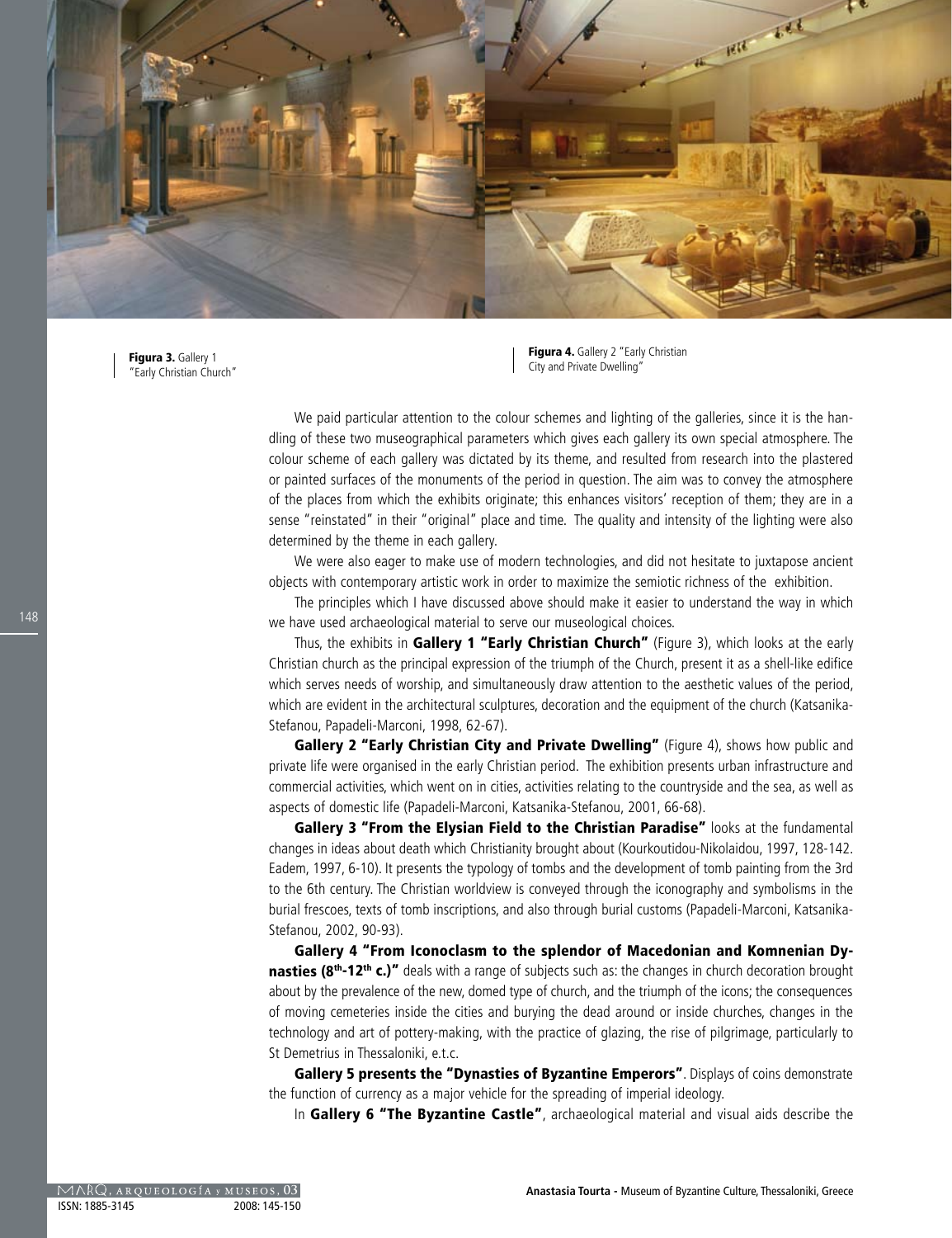

Figura 5. Gallery 11, "Discovering the Past"

reasons and preconditions for the founding of Byzantine castles, the defence and accommodation needs which they served, town planning and the architecture of houses, the organisation of life within the castle, and military equipment.

The exhibition in Gallery 7 "The Twilight of Byzantium 1204-1453" looks at the final centuries of the Byzantine empire focusing on Thessaloniki's role as a major artistic centre with influence to the neighbouring Slav peoples.

Two donated private collections are included in the temporal strand of the exhibition, Dori Papastratou Collection consisting of religious engravings and that of Dimitrios Economopoulos **Collection**, consisting mainly of icons. Representative pieces from these collections are presented in Galleries 8 and 9 (Papadeli-Marconi, 2003, 110-112).

The exhibits in Gallery 10 "Byzantium after Byzantium. The Byzantine Legacy after the Fall of Constantinople (1453-19<sup>th</sup> c.)" present the features of Byzantine culture which survived in the Hellenic world after the Fall of Constantinople, and show how the development of religious painting differed depending on whether an area was under Ottoman or Venetian rule.

Gallery 11, which is the culmination of the exhibition, is entitled "Discovering the Past" (Figure 5). The display attempts to provide visitors with some answers to questions that may have occurred to them during their visit to the Museum, or to any archaeological museum. Questions relating to the timeless and very human need for knowledge about the past, to the methods of acquiring this, to the ways in which the material remains of the past are dated; to the fate of antiquities uncovered in modern cities; to the role of conservation and so on. The display also attempts to take visitors behind the scenes of the exhibition and to describe the intellectual and technical processes by which an archaeological find is converted into a museum exhibit. These subjects are presented though visual aids, with particular use of modern technology. The only authentic exhibit is a large mosaic floor from a  $5<sup>th</sup>$  century urban villa found in a rescue excavation on a building plot in the upper town of Thessaloniki. Detached from its original position, the mosaic floor is surrounded, and evocatively annotated, by a modern visual creation, a mural by a well-known artist. This calls to mind the familiar urban landscape of modern Greek towns, in which antiquities are often discovered coexisting with it, stifled and downgraded.

The exhibition concludes with two interactive screens presenting the history of museums from antiquity to the present day, and showing how the meaning of "museum" has varied throughout time, as historical and social conditions have changed (Vranikas, Nikolaidou, 2008).

The archaeological material of the Museum which is not exhibited does not lie inactive, it is either used in thematic exhibitions organised by the museum itself or borrowed in exhibitions organised by acquainted museum throughout the world.

The Museum apart from its website (www.mbp.gr) also publishes an annual journal in three languages (Greek, English and French) which presents its activities as well as brief articles concerning objects from its exhibitions.